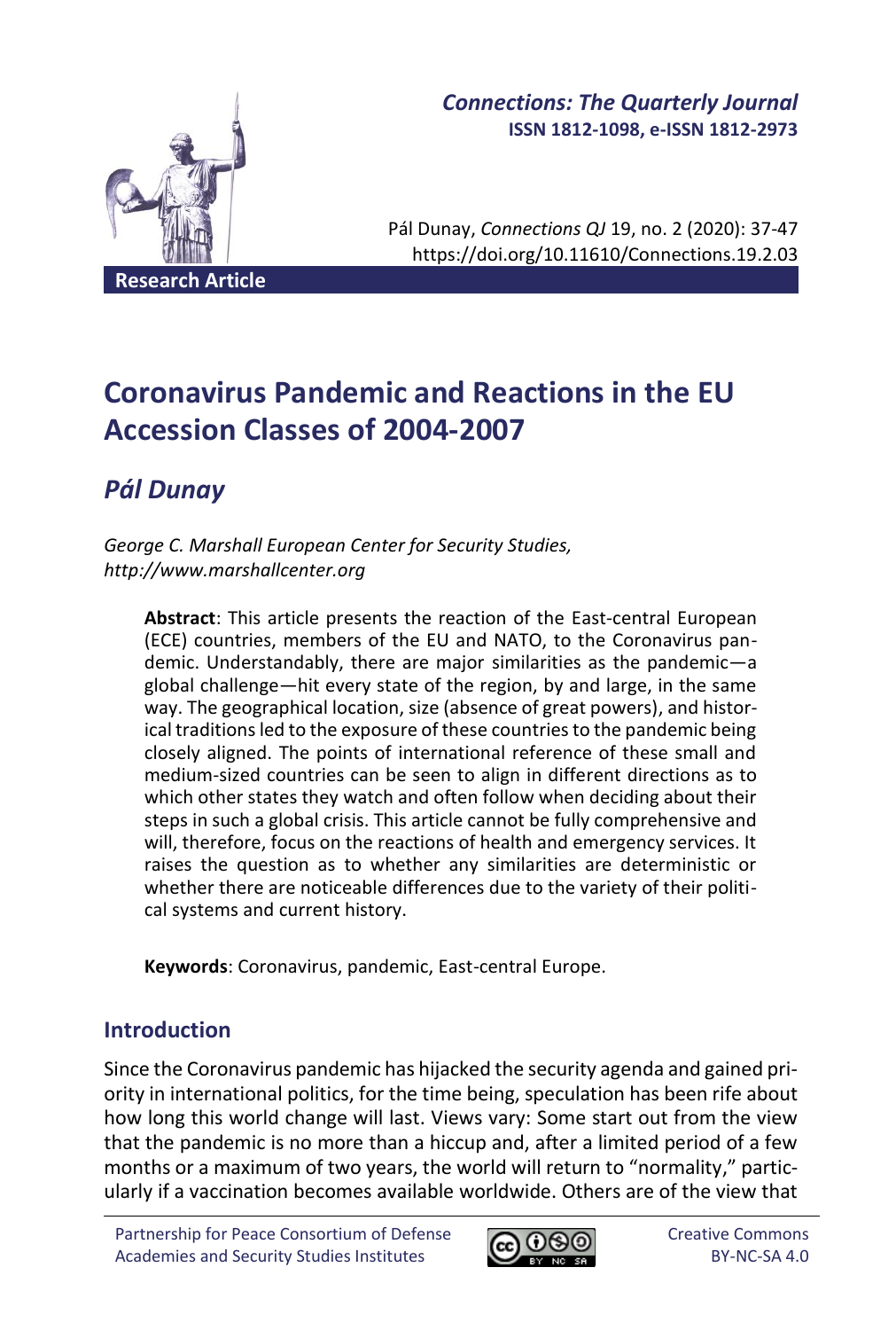we face a paradigm change and that the world is entering a new era. This article takes a position somewhere in the middle and, although it is of the view that we do not face a paradigm shift, it does argue that Covid-19 will make a lasting contribution to the strengthening of those historical tendencies that have been underway for some time. Coronavirus may not change the main actors of international politics or deflect attention from disasters and their management, nor will it change the state-centric nature of the international system and the decisive role of relations among the main actors in the world at large.<sup>1</sup> This article does not subscribe to the view that both China and the US will come out of the Coronavirus crisis weakened and that "the result will be a continued slow but steady drift toward international anarchy" in the world.<sup>2</sup> Irrespective of which scenario will prevail, it is clear that second-rank powers and smaller ones may well have more choice to decide about their orientation and their ability to influence other actors. Exceptionally, this might also present as an ostensible choice for states in ECE. However, there is every reason to assume that most of these states will not contemplate any other options and will stay as committed to the West as they have been for the last thirty years.

It seems clear that dictatorships and autocratic regimes, on the one hand, and democracies on the other, are managing the pandemic differently (as they usually do with other manmade or natural crises). They have a fundamental difference in outlook. For democracies, "a crisis is a political test," whereas in an autocracy, "a crisis is a threat to the regime's legitimacy."<sup>3</sup> This means that for autocracies, a severe crisis is a major challenge that may result in a sudden change of political support and hence endanger those in power. For democracies, it means far less as being in power is not usually a matter of political (and occasionally existential) survival.

This dichotomy notwithstanding, it is essential to take into consideration another factor as well. Other than the cleavage between democracies and autocracies (and the very few full-fledged dictatorial regimes we still have), this is crisis management by populist and non-populist leaders. Populist leaders have usually made attempts to belittle the importance of the problem and hence have not allocated adequate resources in a timely fashion. Due to this, they have often caused damage, including risking the lives of their people. However, beyond this, there is a major difference between democracies and autocratic regimes.

<sup>&</sup>lt;sup>1</sup> Richard Haass, "The Pandemic Will Accelerate History Rather Than Reshape It: Not Every Crisis Is a Turning Point," *Foreign Affairs*, April 7, 2020, accessed May 20, 2020, https://www.foreignaffairs.com/articles/united-states/2020-04-07/pandemic-willaccelerate-history-rather-reshape-it.

<sup>2</sup> Kevin Rudd, "The Coming Post-COVID Anarchy: The Pandemic Bodes Ill for Both American and Chinese Power – and for the Global Power," *Foreign Affairs*, May 6, 2020, accessed May 16, 2020, https://www.foreignaffairs.com/articles/unitedstates/2020-05-06/coming-post-covid-anarchy.

<sup>3</sup> Shlomo Ben-Ami, "Why Democracies Are Better at Managing Crises," *The Strategist,*  May 20, 2020, accessed May 21, 2020, https://www.aspistrategist.org.au/whydemocracies-are-better-at-managing-crises.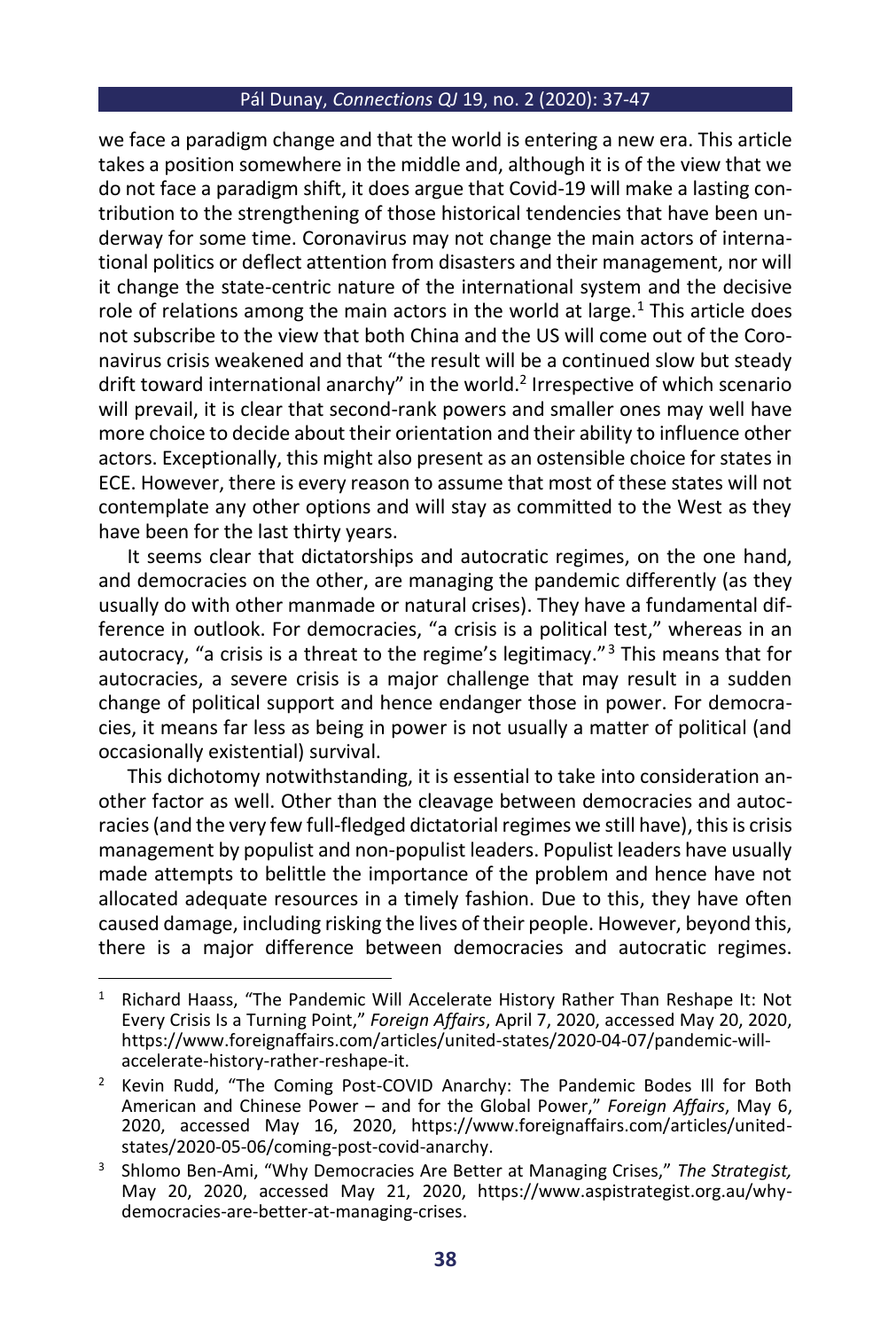Whereas populist leaders of democracies sooner rather than later have to face an open society, a free press and political opposition that, in most cases, will massively mitigate against the damage of their actions, <sup>4</sup> autocrats will have already made political opposition virtual and bought up or frightened the free press thus removing sources of lasting damage. This is where the concern clearly pronounced in the middle of the pandemic has gained importance. There has been backtracking on freedom of the press and, according to the report of Freedom House published in the middle of the pandemic, "media freedom has been deteriorating around the world over the past decade, with new forms of repression taking hold in open societies and authoritarian states alike. The trend is most acute in Europe."<sup>5</sup> Even though the difference between democracies and autocracies remains fundamental, each of their reactions to the crisis has been significantly colored by populism.

This article presents and analyzes reactions to the Coronavirus pandemic by those East-central European states that joined the EU in 2004 and 2007. It presents the ways in which the states reacted to the health crisis and the measures they took in order to gain control over the situation and society. It would be easy to conclude that as the countries presented here are, without exception, EU and NATO member-states, they must have acted in a similar way and that they will also do the same during the recovery period and the predicted second wave of the pandemic. However, the situation is more complex.

## **The Coronavirus Pandemic: Addressing the Health Emergency**

No state could have been totally prepared for such a large-scale health challenge that arrived in Europe with such a short advanced warning. Consequently, when we take a look at the reaction of various countries, we can work with relative results and ask what each of them could have done better. Still, the states whose response to the Coronavirus pandemic this article presents and briefly analyzes are presented as success stories nowadays with fewer people infected and, in most cases, smaller shares of deaths than in many western countries that presumably have larger and better-endowed health services than their generally poorer, East-Central European (ECE) neighbors. The question arises as to what the good news can be attributed.

Two data sets are worthy of close attention – the number of cases identified and the number of deaths resulting from the Coronavirus. In both cases, the data available shows that the ECE countries have significantly lower numbers than the larger European states, such as Italy, Spain, France, or the UK. With the exception

<sup>4</sup> A notable exception may be Brazil where the damage seems lasting and the president has remained reckless in spite of the terrifying data and other evidence hitting the Brazilians. There are speculations to what extent the human loss will affect the president's popularity in the light of his populist attitude.

<sup>&</sup>lt;sup>5</sup> Sarah Repucci, "Freedom and the Media 2019. Media Freedom: A Downward Spiral," *Freedom House*, accessed May 15, 2020, https://freedomhouse.org/report/freedomand-media/2019/media-freedom-downward-spiral.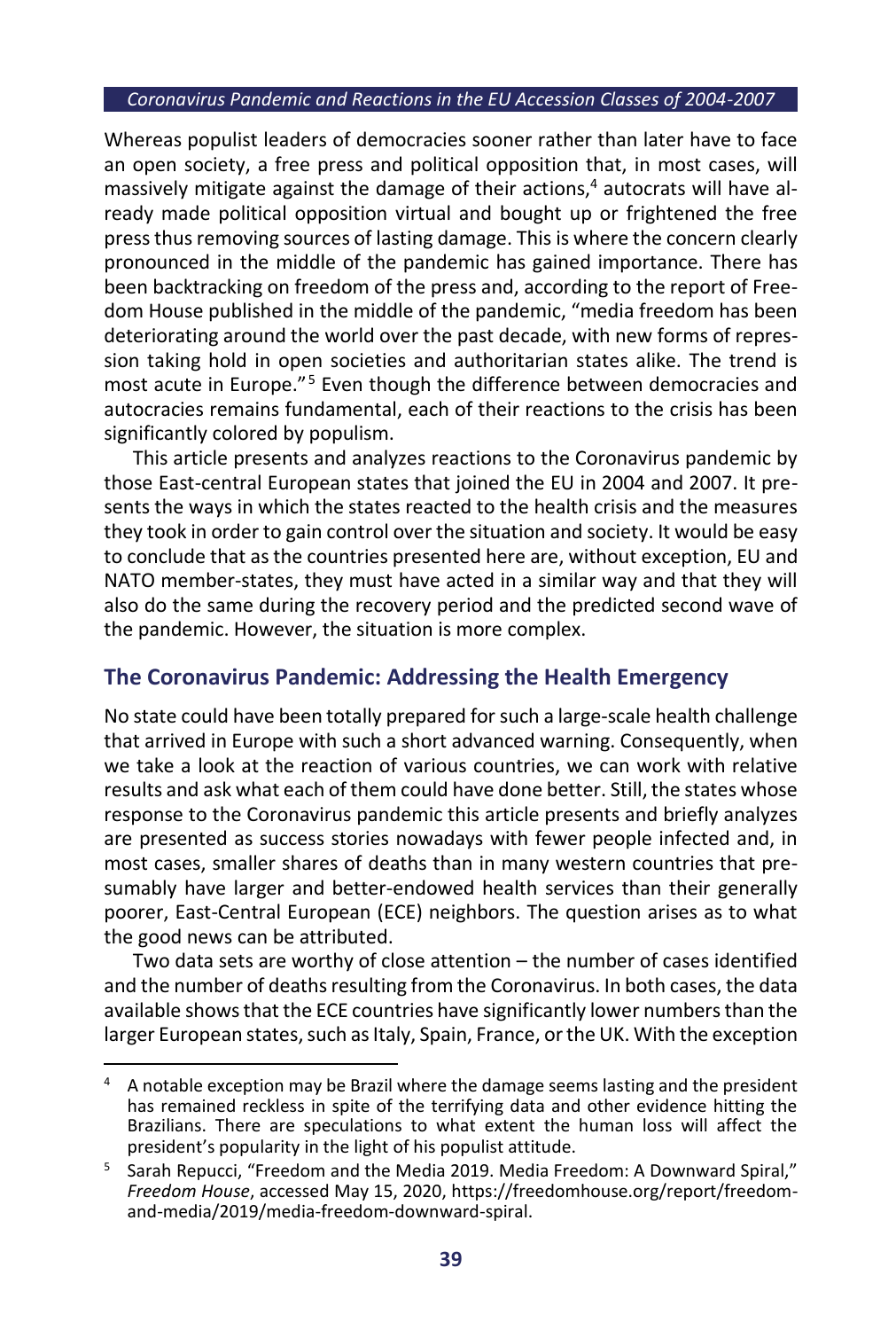of Hungary, the number of fatalities is low and, in some cases, extremely low. The reasons for this may be found not in the quantitative analysis but by taking a look at the region.

|                 | <b>Confirmed</b><br><b>Cases</b> | <b>Confirmed</b><br><b>Death</b> | <b>Confirmed</b><br>Death per<br>Cases (%) | <b>Confirmed</b><br><b>Deaths per</b><br>one million<br><b>inhabitants</b> | Life expec-<br>tancy in<br>years |
|-----------------|----------------------------------|----------------------------------|--------------------------------------------|----------------------------------------------------------------------------|----------------------------------|
| <b>Bulgaria</b> | 2,519                            | 140                              | 5,6                                        | 20                                                                         | 75.0                             |
| Czechia         | 9,286                            | 321                              | 3.5                                        | 29.9                                                                       | 79.3                             |
| <b>Estonia</b>  | 1,870                            | 68                               | 2.75                                       | 55.3                                                                       | 77.4                             |
| <b>Hungary</b>  | 3,892                            | 527                              | 13.5                                       | 53.9                                                                       | 76.7                             |
| Latvia          | 1,066                            | 24                               | 2.25                                       | 12.75                                                                      | 75.4                             |
| Lithuania       | 1,678                            | 70                               | 4.17                                       | 25.6                                                                       | 75.5                             |
| Poland          | 24,165                           | 1,074                            | 4.44                                       | 28.0                                                                       | 78.3                             |
| Romania         | 19,398                           | 1,276                            | 6.57                                       | 59.89                                                                      | 76.0                             |
| <b>Slovakia</b> | 1,522                            | 28                               | 1.83                                       | 18.38                                                                      | 77.8                             |
| <b>Slovenia</b> | 1,473                            | 109                              | 7.39                                       | 51.84                                                                      | 81.4                             |
| Total           | 66,869                           | 3,637                            | 5.2                                        |                                                                            |                                  |

## **Table 1. COVID-19 in East-central Europe (June 1, 2020)**

Source: Johns Hopkins Coronavirus Resource Center.

The ten states have a number of similarities as far as both their past and present are concerned:

- 1. For several decades these states were so-called socialist countries where the organization of the society gave priority to accepting and following rules and obedience. Although the *ancien regime* has been over for nearly three decades, and the societies have enjoyed a taste of freedom, old routines have remained, especially in the older generations. As it is this generation that is the most endangered by the pandemic, their self-discipline in following the measures introduced, such as social distancing, staying at home and not going out without particular reason, and wearing masks were certainly part of the relative success.
- 2. In addition, there is another factor that will require scientific analysis: The level of vaccination in these countries has always been quite high, both historically and currently. Two examples are the numbers vaccinated with Bacillus Calmette-Guérin (BCG) against tuberculosis over many years and those currently who have the regular flu vaccination. There is no scientific evidence yet, but there is wide-ranging speculation about the positive effect of the BCG vaccine in keeping the Coronavirus symptoms under control. It can be taken for granted that further analy-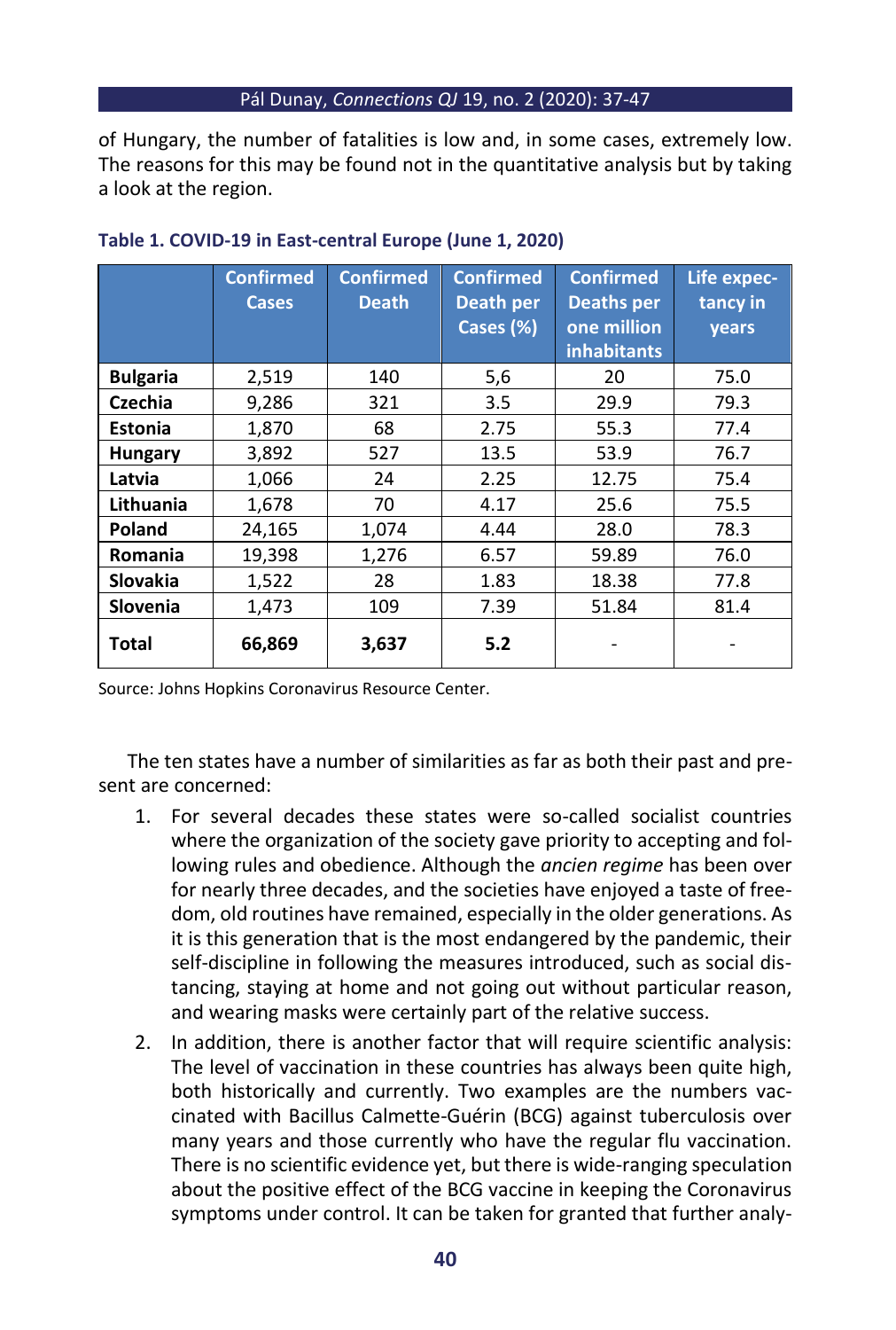sis will follow to see if there is a correlation between the two not so much as far as contracting the virus is concerned, but as far as the severity of the symptoms and the lethality of the outcome.

3. There is, also, another historical fact that needs to be considered, which is that, during their communist past, the socialist countries had lowquality health services as a social good with massive reserves. These health services have remained far too centered on hospitals, which is one of those characteristic features that the European Union has often criticized. Activities, such as one-day surgeries were, usually, insufficiently wide-spread and, even today, there are still too many hospital beds. If we take a look at the statistics, the conclusion is clear: "Hungary (6th), the Czech Republic, Poland and Lithuania (7th to 9th) all are in the top ten of the world's countries with most hospital beds per thousand inhabitants and Slovakia (11th) is just outside the top ten."<sup>6</sup> Thus, this insufficiently radical modernization of healthcare worked in favor of the countries of the region during the pandemic.

Leaving historical considerations aside, it is important to note that the population of the ECE still has a shorter life expectancy than many of the "old EU member-states" or even the EU's prodigal son, the UK. Among the 27 EU member-states, Slovenia, with the highest life expectancy in the ECE, is the 9th in the EU, and others are significantly further down on the list. However, there is good news: Life expectancy has been rising in these countries during the last two decades. There are a number of reasons for this favorable data.

The quality of the health services in the ECE varies but, generally, trust in their ability to deliver in the case of a large-scale health emergency has been rather low. Consequently, the population had an additional incentive to be vigilant. As the Health Minister of the Czech Republic said: "We were sure our hospitals were not able to withstand the situation. We had to react." $7$  Three states were identified, eventually, as not being able to manage the pandemic if the needs of intensive care units (ICU) and ventilators increased rapidly: Bulgaria, Hungary, and Romania. As Veronica Anghel said, in their situation, "any increase in cases will tip the system over."<sup>8</sup> Other countries had somewhat less reason to worry, but

<sup>6</sup> The data on hospital beds reflect the situation in 2017. Bojan Pancevski and Drew Hinshaw, "Poorer Nations in Europe's East Could Teach the West a Lesson on Coronavirus," *The Wall Street Journal,* April 12, 2020, accessed May 16, 2020, https://www.wsj.com/articles/poorer-eastern-european-nations-could-teach-thewest-a-lesson-on-coronavirus-11586718779.

Dénes Albert, "Hungary, Poland and Other Eastern European Countries Are Faring Better with Coronavirus for These Reasons," *Remix News*, April 29, 2020, accessed May 16, 2020, https://rmx.news/article/article/hungary-poland-and-other-easterneuropean-countries-are-faring-better-with-coronavirus-for-these-reasons.

<sup>8</sup> According to Romanian political scientist Veronica Anghel quoted by Shaun Walker and Helena Smith, "Why Has Eastern Europe Suffered Less from Coronavirus than the West?," *The Guardian,* May 5, 2020, accessed May 16, 2020, www.theguardian.com/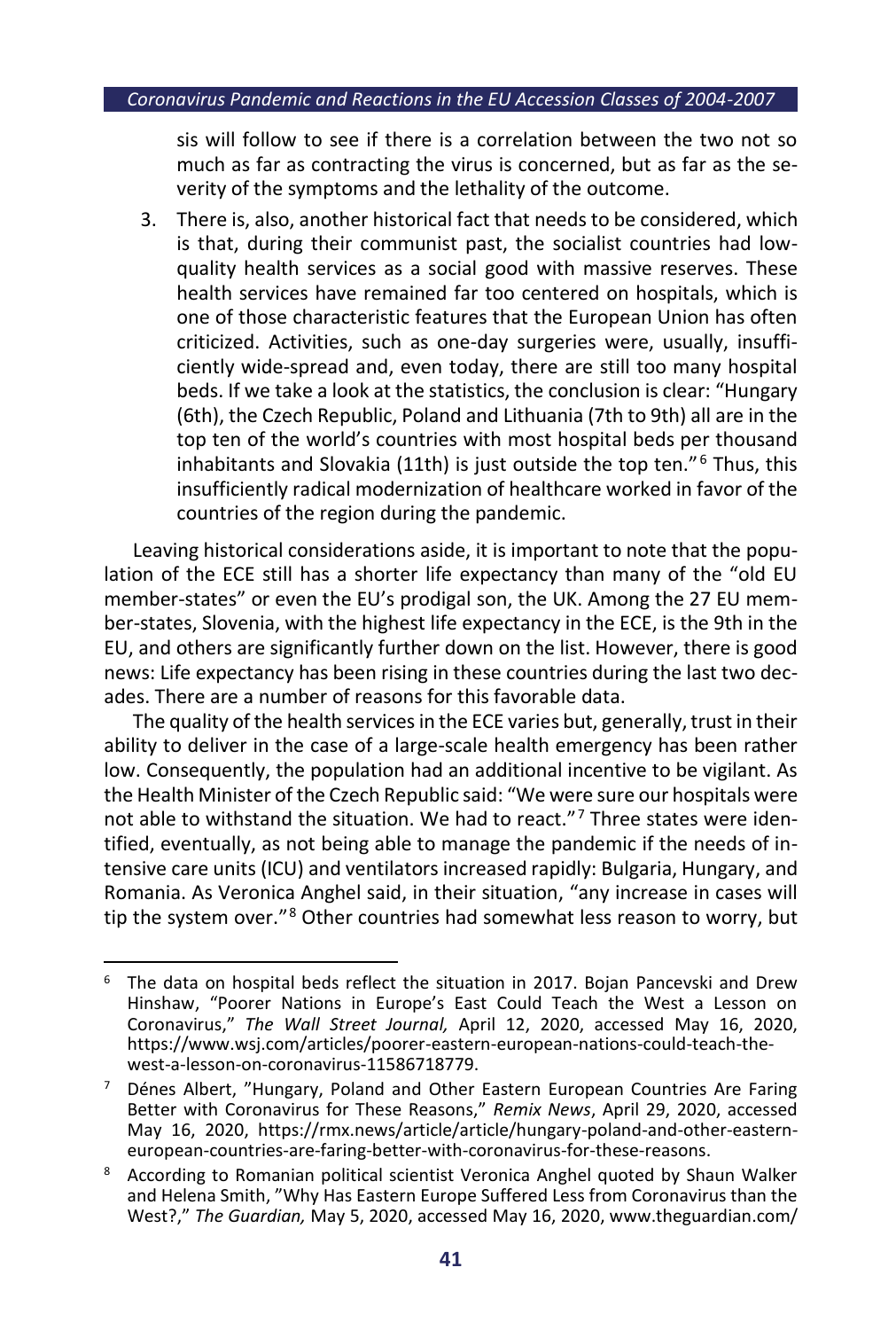they faced other concerns such as the need for state of the art equipment and medical personnel.

As far as medical equipment is concerned, the countries of the region recognized their shortcomings and began to import whatever they could. This usually meant the acquisition of protective gear (masks and gowns), COVID-19 test equipment, and ventilators from China though later, they were also sourced from elsewhere. The Czech Republic showed the way in the region by being the first to send a special plane to China to collect equipment. It was followed by others when the pandemic hit them, who also noticed that China was able to meet the need when potential suppliers in Europe were short of equipment. Although other countries began to export later, in March, there was a monopolistic market. Other EU member-states were busy trying to meet their own pandemic challenge and, as a protective measure, introduced export bans in order to meet their domestic needs. The need in other European countries emerged simultaneously with that in the ECE countries, so the reliance on Chinese imports was a reflection of the fact that Beijing was in a different phase of the pandemic curve and under the impression that it has already overcome the crisis (which was, to some extent, an overestimation). Later, some of the ECE countries, as well as some of the states further to the West, concluded that the imported material and equipment from China was substandard and expressed their dissatisfaction. However, their reactions varied. Czechia was the most forthcoming, clearly expressing their views, as would be normal in any business deal (similarly to the Netherlands) while others were more careful, and some rather timid. Hungary, for instance, satisfied itself with some ambiguous statements and left a vaguely formulated quality concern for the chief medical officer rather than eliciting a response from a person more directly associated with the government.

As far as the availability of medical personnel was concerned, many ECE countries faced a challenge due to a shortage of qualified medical personnel, including physicians. This was due to the combination of the free movement of labor in the European Union along with low pay in the ECE for professions that are easily transferable internationally. The ECE states were lucky that a full-blown pandemic did not hit them at full force. Thus, they did not face a situation in which they would not have been able to react because of a shortage of personnel. Of course, temporary extra pay and some other measures, such as giving recognition to the extraordinary efforts in the health sector, helped. However, this crisis has also identified lasting structural problems. It is open to question whether these states will have learned from this experience and will introduce lasting measures to address the problem before an eventual second wave of the pandemic hits. This would require significant increases in monthly pay so that nurses would not be obliged to survive on €400, and medical doctors on €1,200. If this does not change, the outflow of professionals, that has been going on for

world/2020/may/05/why-has-eastern-europe-suffered-less-from-coronavirus-thanthe-west.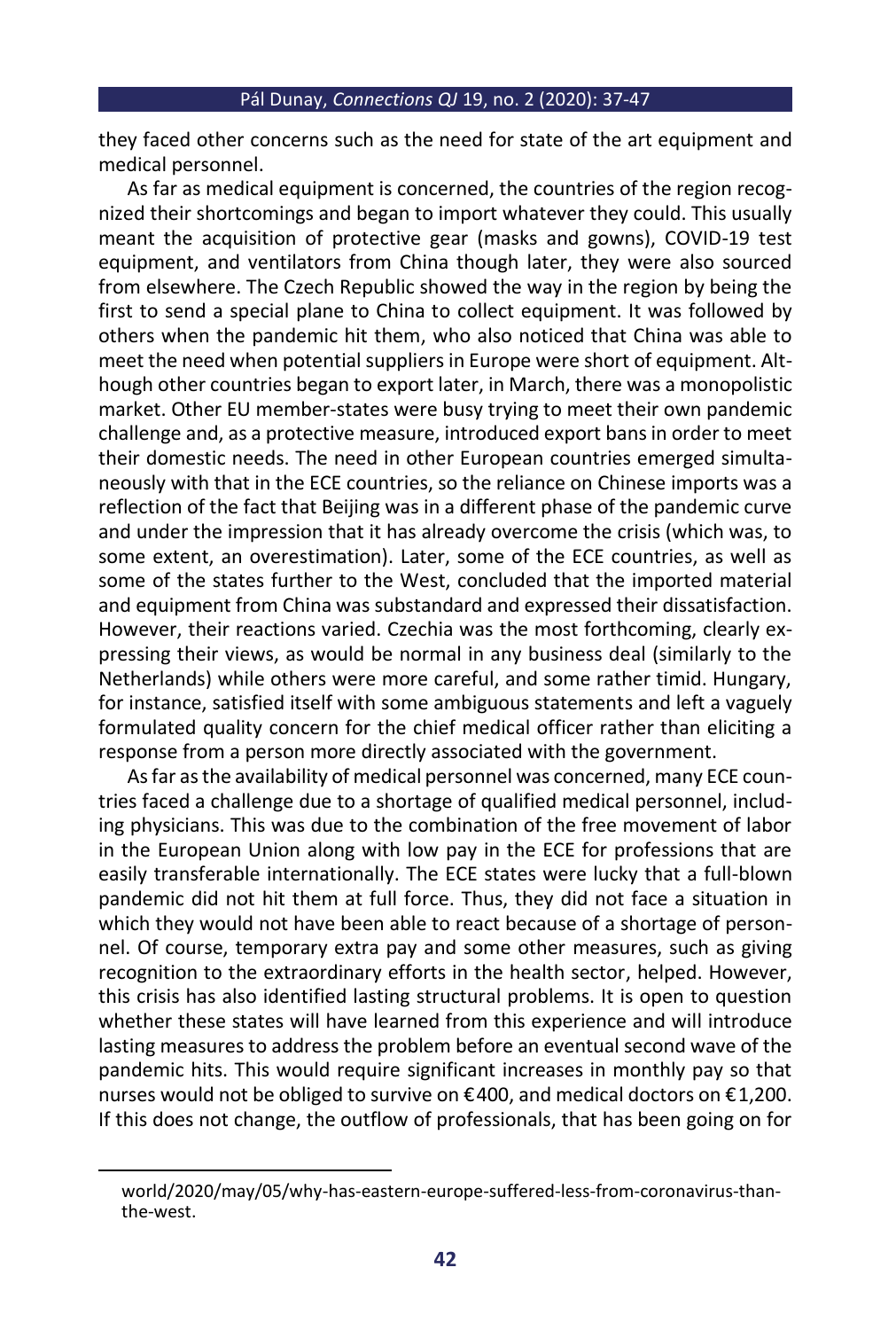some years, will continue.<sup>9</sup> Last but not least, it will be necessary to train more medical professionals. In some cases, this had already begun when early signs of emigration from the medical sector started some years ago. However, when the shortfall of medical doctors reaches 50-60 percent, there is no remedy. Most of those who leave pursue a career in their profession in western Europe. The market is clearly able to continue to absorb further professionals in some of the wealthiest western European states – from the UK through Scandinavia to the German-speaking part of Europe.

It is understandable that the ECE states, being poorer than their more fortunate fellow EU members further to the West, spend less on the health sector. The fact that they also spend less on purchasing power parity (PPP) is somewhat troubling. However, the gap between the OECD average spending (\$3,994) and the spending in ECE countries is not striking. It ranges between \$3,068 (Czechia) and  $$1,749$  (Latvia).<sup>10</sup> Still, due to the high mobility of medical professionals, adequate attention needs to be paid to this matter. In some countries, extra spending does not make as much of a difference as it ought. This is because tenders for the procurement of medical equipment and material are affected by corruption and so expenses rise without a commensurate improvement in quality. Rather than skimming the surface of the problem, the roots have to be addressed.

When summing up the experiences drawn from the reaction of the ECE states to the spring 2020 outbreak of the Coronavirus pandemic, it is possible to conclude that although most states faced one shortfall or another, none of them faced an unmanageable challenge. It is open to question whether this "soft warning" will result in a further prioritization of health services so that these countries, like Baron Münchausen, will manage to pull themselves out of trouble. What adds to the difficulty is that health care is a national competence in the EU, which means that member-states cannot count on more than soft persuasion from their EU partners unless consensus can be achieved to revise the rules.

In several ECE countries (and not only there), it was noticeable that the governments did not learn the lessons taught regularly at conflict management training courses. Priority has to be given to the protection of first responders; in this case, people working in the health service. The second most important layer of protection has to focus on the most vulnerable people, like those living in elderly care homes. Complaints were wide-spread in the health sector, particularly

<sup>&</sup>lt;sup>9</sup> The Romanian Ministry of Health estimated that 43,000 medical doctors left the country between 2007 and 2018. See Shaun Walker, "Romanian Hospitals in Crisis as Emigration Takes Its Tall," *The Guardian,* April 21, 2019, accessed May 16, 2020, https://www.theguardian.com/world/2019/apr/21/romanian-hospitals-in-crisis-asemigration-take-its-toll. The numbers of economic migrant physicians is massively smaller but demonstrate a similar problem.

<sup>&</sup>lt;sup>10</sup> Health Expenditure per capita, 2018 (or nearest year), OECD, "Health at a Glance 2019: OECD Indicators," Paris, OECD, 2019, accessed May 20, 2020, https://www.oecdilibrary.org/social-issues-migration-health/health-at-a-glance-2019\_4dd50c09-en. No comparable data is available for Bulgaria and Romania that are not members of the OECD.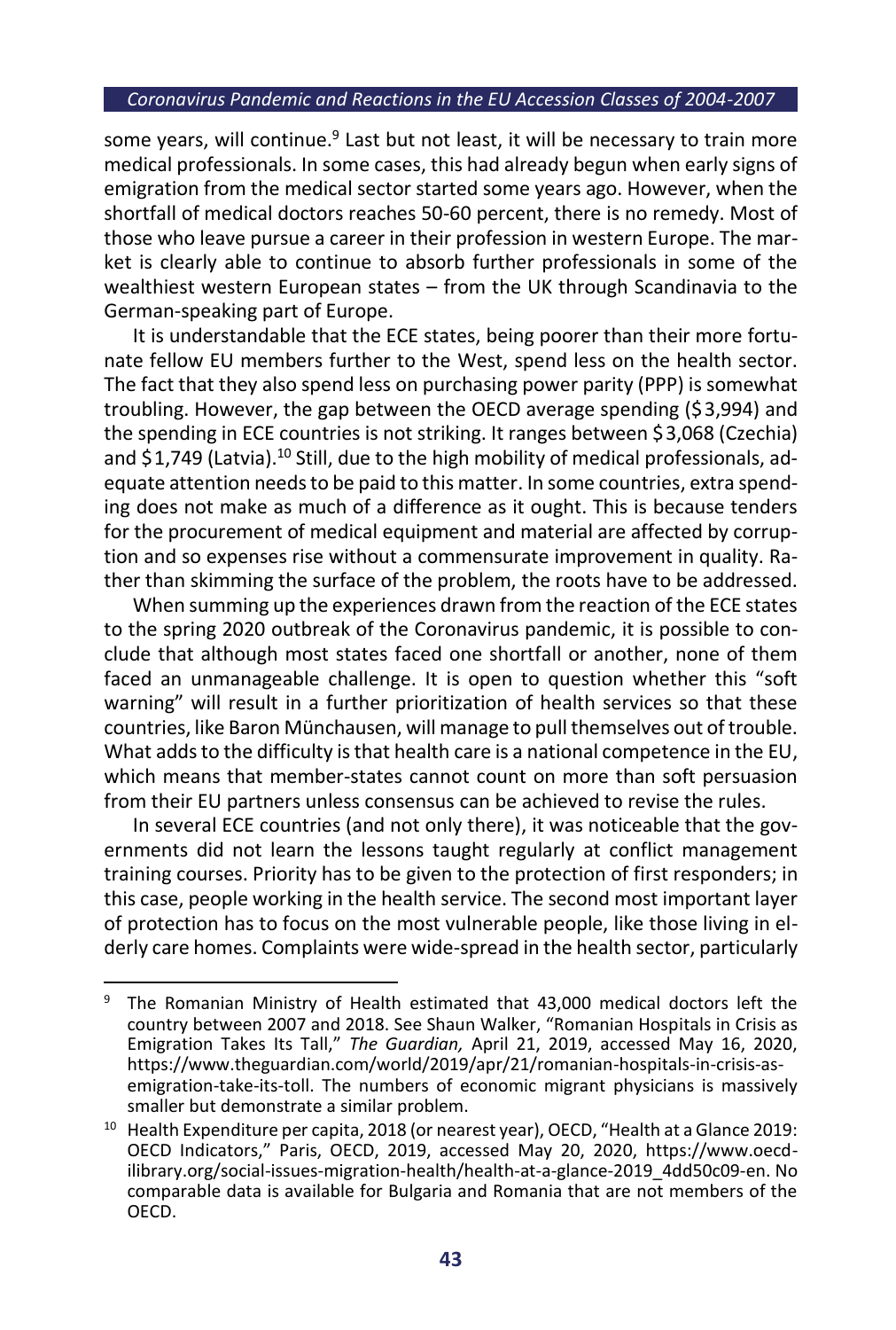during the early phases of the pandemic. There were some small-scale scandals in various countries. A few hundred people retired from their jobs in Romania, a small-scale spontaneous strike broke out in a hospital in Hungary as no protective gowns were available and masks did not meet the necessary standard for medical professionals. As time passed, and supplies arrived, the organization of the distribution of protective equipment gradually improved.

Successful protection against Coronavirus also depended upon the readiness of various countries to learn from the example of others and to react rapidly. It can be taken for granted that when this crisis is analyzed, which state learned from which partner and which are the "brand names" in healthcare will be identified. According to a Russian political scientist, the "test of the virus was best passed by those states that are not concerned with constant proof of their exclusivity, but are focused on creating safe and comfortable living conditions for their citizens" <sup>11</sup> This might also be a matter for many ECE countries as they are usually policy-taker or policy-shaper states and do not have excessive collective *egos* that would prevent them from being ready to learn. What did contribute to success was how well the political classes reacted and whether they provided an example in respecting the protective measures. There were no particular surprises, although some states definitely performed better than others. It is sufficient to say that Slovakia did well on both counts. It learned from Czechia and thus gained valuable time to react as the pandemic evolved. Lockdowns started in a timely manner, e.g., in Czechia six days before the first death from Coronavirus. In Slovakia, when the new cabinet was sworn in, everybody wore a mask in Bratislava, and, at the inauguration of the country's President, she started a fashion with the mask harmonizing with her dress. While the so-called Visegrad countries were ready to learn from each other and their immediate western neighbors, others, with different geographical locations, appear to have drawn somewhat different conclusions. Estonia, an exemplary transformational country, has indicated that it would apply a more selective lockdown that would be less harmful to the economic interests of Tallinn if the Coronavirus pandemic returns.<sup>12</sup> This is clearly a lesson that could be learned from Sweden that chose to pursue "herd immunity" rather than isolation and applied it relatively successfully.

In addition to the above, the issue of how many Coronavirus tests various countries could carry out was a major and often divisive factor. There were a number of reasons for this:

<sup>11</sup> Igor Zevelev, "The post-COVID weakness of the superpowers," *Kommersant*, May 31, 2020, accessed May 31, 2020, in Russian, https://www.kommersant.ru/doc/43640 43?from=main\_9.

<sup>&</sup>lt;sup>12</sup> "May Blog: Coronavirus in Estonia," *Estonian World*, May 31, 2020, accessed June 1, 2020, https://estonianworld.com/life/blog-coronavirus-in-estonia.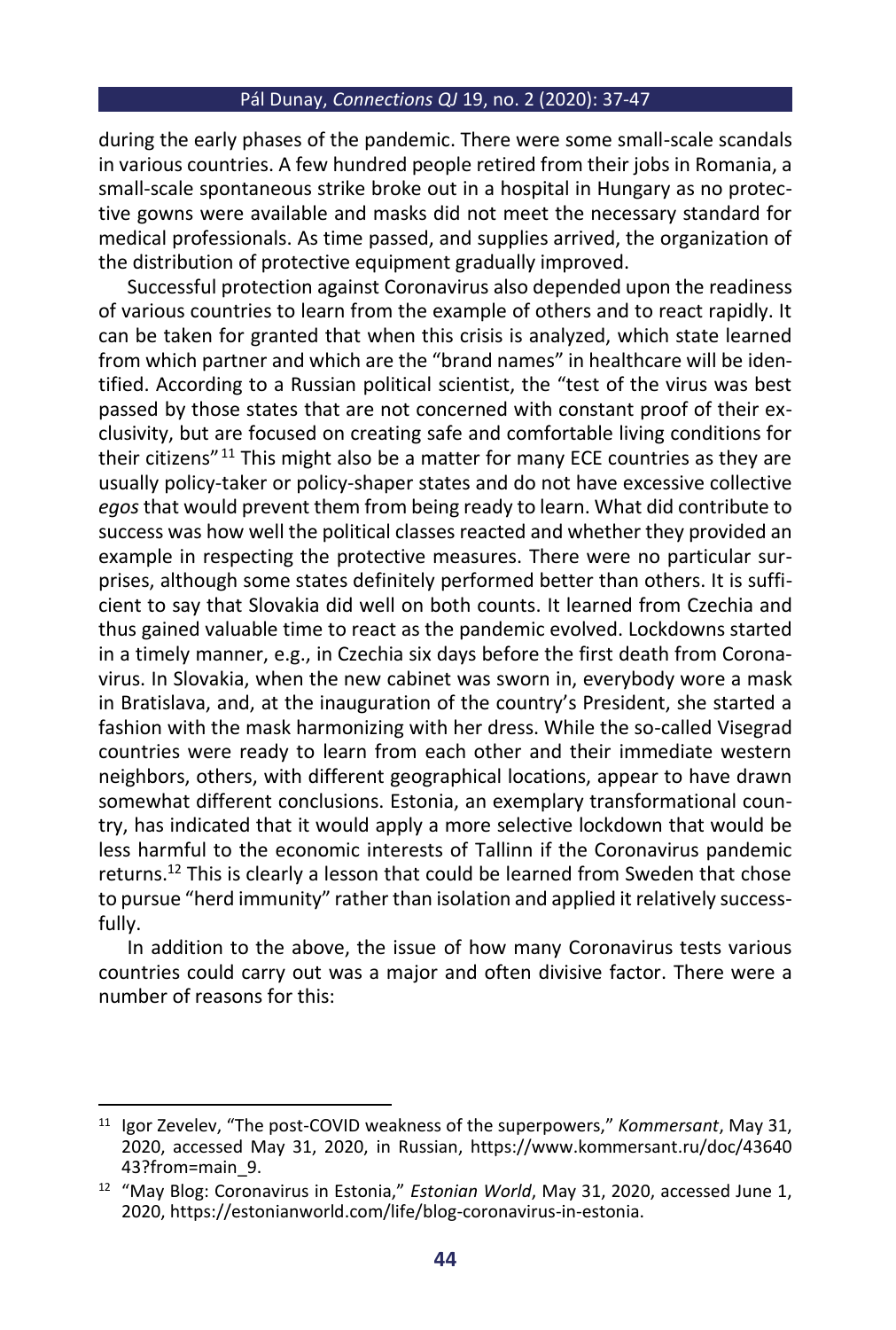- 1. In an early phase, there was an apparent shortage of test kits available. Then, when further supplies became available, doubts were raised about the reliability of the test kits imported from China.
- 2. As is apparent tests do not directly save lives. But without them political decisions might be taken, which could have massive, inherent risks of miscalculation.
- 3. However, if few tests are carried out, many cases do not appear in statistics and hence records of the number of infections can be kept low. This was of concern particularly in those countries where the fatality rate was high compared to the total number of cases. As the pandemic progressed, most ECE states appeared to understand the importance of testing and the access to reliable information. However, early differences, such as those between Czechia and Hungary, remained.<sup>13</sup>

The management of the pandemic brought the governmental agencies responsible for this sector into the limelight. In some cases, ministers had to take political responsibility for situations they had little to do with such as the delayed payment of bonuses to health professionals, or when some of them got into the crossfire due to their good, professional conscience, requesting comprehensive testing of the population of the capital city.<sup>14</sup> In other countries, the consequences were more severe, like in Hungary, where the minister responsible for health services instructed 36,000 hospital beds to be vacated (approximately 60 percent of the total number available); some of them were not occupied, but many were which resulted in some untimely or unnecessary deaths of patients. Later, this brutal measure was eased and 12,000 hospital beds were returned to non-Coronavirus use.<sup>15</sup> When the government realized that it would be difficult to avoid a scandal, the Minister of Human Capacities was sent to the Parliament with the message that no hospital had been obliged to vacate hospital beds. One might question whether this was a flat lie, as the opposition stated. And, if one were to consider what happened to the hospital directors, one might conclude that it was. However, if one were to take a look at the text of the ministerial instruction, then the situation becomes more complicated. Indeed, the instruction to hospitals was to vacate 60 percent of the hospital beds by April 15. How-

<sup>&</sup>lt;sup>13</sup> For an early account see Shaun Walker and Christian Davies, "Lack of Testing Raises Fears of Coronavirus Surge in Eastern Europe," *The Guardian*, March 29, 2020, accessed May 16, 2020, https://www.theguardian.com/world/2020/mar/29/lack-oftesting-raises-fears-of-coronavirus-surge-in-eastern-europe.

<sup>&</sup>lt;sup>14</sup> For more details see the analysis of Matthew Rhodes and Valbona Zeneli, "COVID-19 and Southeast Europe," *Security Insights* 58, May 2020, accessed May 22, 2020, www.marshallcenter.org/en/publications/security-insights/covid-19-and-southeasteurope-0, mentioning Bulgaria and Romania, respectively.

<sup>&</sup>lt;sup>15</sup> Anna Danó, "During Eight Days Hospitals Have to Vacate Approximately 36 Thousand Beds," *Népszava,* April 9, 2020, in Hungarian, accessed April 15, 2020, https://nepszava.hu/3074040\_koronavirus-nyolc-nap-alatt-mintegy-36-ezer-agyatkell-kiuriteniuk-a-korhazaknak.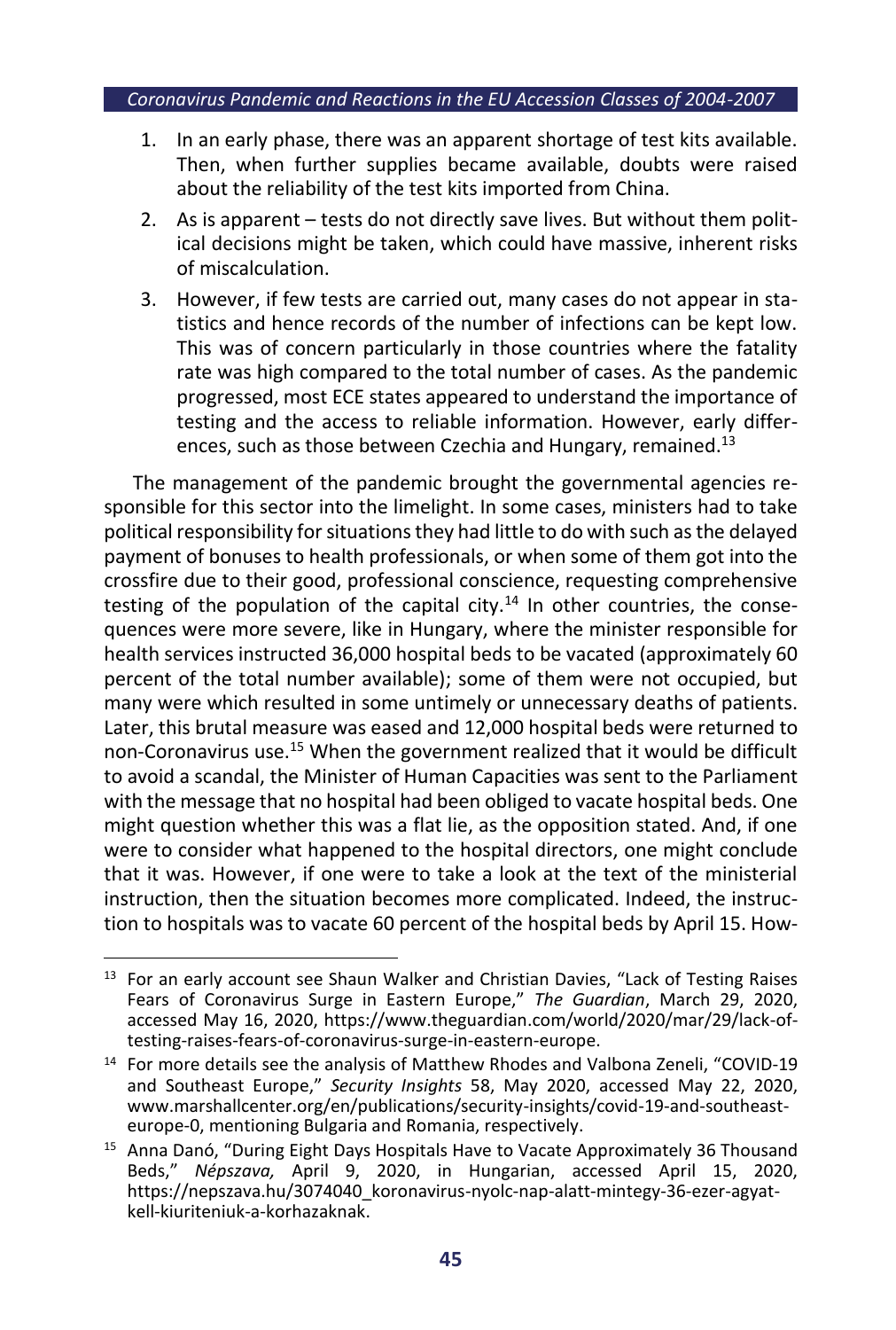ever, the third paragraph of the instruction said: "All patients should be transferred to another institution where this is justified by the patient's care needs." <sup>16</sup> As nobody tried to move patients that needed further treatment around to other hospitals, it would be difficult to decide how the ministry might have reacted if hospitals had started to move any severely ill, non-COVID-19 patients that could not be returned home around to other hospitals. It is essential to note that there is one part of the government structure that has performed quite well and that is communicating messages, which could not be identified as contradicting the facts.

Beyond the circumstances outlined above, it is useful to conclude that the success of effectively fighting a crisis like the Coronavirus pandemic depends upon a few simple matters. It requires timely decisions, early action by the authorities, and honest and reliable communication. The unity of the political class, putting earlier divisions aside, also helps as the example of several countries has demonstrated.

## **Conclusions**

The ECE states have withstood the Coronavirus pandemic of spring 2020 better than many other countries, both in Europe and the world at large, that are endowed with better resources and larger health care sectors. This has been due to various factors, including the early reaction of governments, the support of the population, the discipline of the most exposed, the elderly, the abundance of hospital beds, and also that the pandemic did not challenge the capacity of the health services. This was fortunate as some states in the region had shortcomings that included small material reserves and depleted professional cohorts in the medical service. None of the ECE countries tried to "reinvent the wheel" and unlike states, like Belarus, Brazil or Sweden, to follow some *Sonderweg.* Most ECE states tried to constrain individual freedoms to a necessary extent and then gradually lifted the restrictions, such as international travel in the EU, in coordination with their neighbors.

It has remained inconclusive whether every ECE state has learned the lessons of the pandemic and has drawn conclusions for addressing critical shortfalls such as the retention of medical professionals by improving pay and working conditions. Many governments have begun to consider these issues but it would be premature to state whether action will follow or whether a political compromise will water down the necessary solutions. Without these changes, some ECE countries may face severe challenges if the pandemic returns again and is more fatal than before.

<sup>&</sup>lt;sup>16</sup> "Utasítás COVID-19 fertőzött betegek ellátására alkalmas ágykapacitás bővítésére/Instruction to expand bed capacity to care for COVID-19 infected patients," Emberi Erőforrások Minisztériuma / Ministry of Human Capacities, IV/3220/2020/ EFFHAT, April 7, 2020, accessed May 29, 2020. Available at www.portfolio.hu/ gazdasag/20200521/koronavirus-kasler-miklos-mondatat-sajat-levele-cafolja-meg-433100.